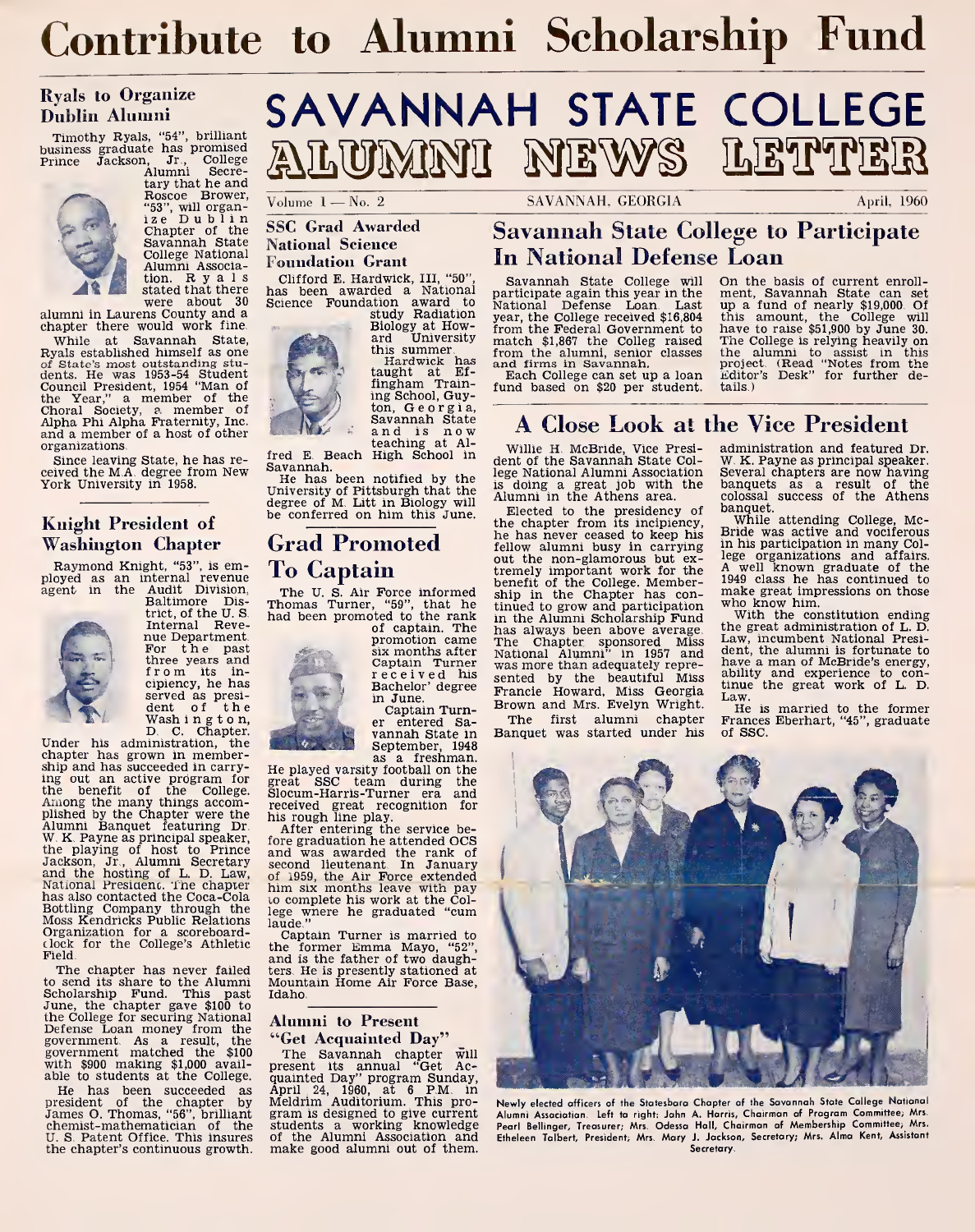#### The Savannah State College Alumni Newsletter

The Savannah State Newsletter is published quarterly by Savannah State College through the Office of Public Relations and Alumni Affairs.

|                           | President           |
|---------------------------|---------------------|
|                           |                     |
|                           |                     |
| Miss Rosa Lee Boles, "58" | Editorial Assistant |
|                           |                     |

#### Notes From the Editor's Desk

Recently, <sup>I</sup> have had the opportunity to talk with many **Notes From the Editor's Desk**<br>Recently, I have had the opportunity to talk with many<br>graduates throughout the State concerning the lack of interest<br>shown by many alumni in contributing to the Alumni Scholarship<br>Fund. The your education.

According to the Annual Report of the University System of Georgia submitted by the chairman of the Board of Regents of Georgia submitted by the chairman of the Board of Regents of the University System to the Governor in accordance with the provisions of Section 32-129 of the Code of Georgia, it cost \$523 per full-time student per year du 15.4% of the total cost. In 1957-58 it cost. In 1950-57, it cost  $\frac{1}{2}$  and of this amount a full-time student paid \$90 and this is about 19% of the total cost.<br>In 1957-58 it cost  $\frac{1}{2}$  is cost \$708 per full-time student paid  $\frac{1}{2}$  is

(Matriculation fee was raised from \$30 to \$45 per quarter 1957-58.) —<br>You will note that student activities, health and other fees are not<br>included in the figures because the State does not provide for this Im is student paid and must be paid if  $\alpha$  by the butan cost. The coull that almost be paid for the student activities, health and other fees are not prove find included in the figures because the State does not provide part of the College program and must be paid for by the students directly. The above figures reveal that almost 85% of the cost of All a Savannah State grad is the taxpayer's responsibility. No one has Alt almost avever pa glad to be able to help the unfortunate students who cannot pay Au<br>that 15-20% that the State requires for attendance ot our College. Cl<br>Most of us today would not be College grads if the taxpayers were Co as selfish as some of us.

If you really want to know whether you should contribute to M<br>the Scholarship Fund, ask yourself the following questions:<br>1) Would I have my present job if I did not have my college M

- training?
- 2) Has my college training hindered me in my progress to Sava<br>attain a higher living standard?<br>3) Am I more ignorant today than I was before I got my Vald
- 

college training?<br>
4) Am I sorry that I went to Savannah State College? Was<br>
16 your answers to these questions are all "NO," then you are Root<br>
obligated to send a contribution to the Scholarship Fund.<br>
A recent conversa Rawls Smith, "33", was most stimulating because they are going to organize a chapter in Jesup on the second Wednesday in April. A chapter in Jesup will be of much benefit to the College because Lie students of the state a students to come our way. With Arthur and Martha (one of State's greatest female athletes) paving the way, Jesup should become

one of our strongest chapters.<br>
It is very encouraging to see a young grad push forward to W.<br>
organize a chapter. Isaih Isom, "53% is doing just that in Valdosta, there meet that chapter could become if everyone co-<br>
ope

Wilson J. Bryant, Jr., "51", brought greetings from Benjamin pa<br>Graham, "55" (President of Albany Chapter), and the Albany<br>Alumni. They said everyone there was not receiving news from the shi<br>College. I know this is true n

I represented the College recently at Tompkins High School in at<br>Savannah. There were several other State grads on the program<br>and I must say that the manner in which Sadie Davis Steele, "47" no I represented the College recently at Tompkins High School in and I must say that the manner in which Sadie Davis Stele, "47" nach (Georgia's Teacher of the Year), presented "Teaching as a Career" big that produced a colle



Charles DuVaul, left, principal of Spencer High School, Columbus, Georgia and president Charles DuVaul, left, principal af Spencer High Schaal, Calumbus, Georgia and president<br>af the Calumbus chapter, cangratulates Caach Thedare A. Wright (center) and basketball<br>captain James Dixan (right) upan receist of NAI in NAIA championship playoff in Kansas City, Missouri.

#### SAVANNAH STATE COLLEGE Directory of Alumni Chapters

| Albany, Georgia       | Mr. Benjamin Graham '55 Albany State College |                                |
|-----------------------|----------------------------------------------|--------------------------------|
| Athens, Georgia       | Mr. Willie H. McBride '49 248 Plaza          |                                |
| Atlanta, Georgia      | Mr. Arthur Richardson '40 Samuel Archer High |                                |
| Augusta, Georgia      | Mr. Prince Wynn '57                          | 526 Gwinnett Street Ext.       |
| Claxton, Georgia      | Mr. Charles L. Bailey '53                    | 7 Long Street                  |
| Columbus, Georgia     | Mr. Charles DuVaul '26                       | Spencer High School            |
| Homerville, Georgia   | Mr. E. T. Whitaker '37                       | Homerville High & Elem.        |
| Macon, Georgia        | Mr. John Jordan '49                          | Ballard Hudson High            |
| Madison, Georgia      | Mr. Robert Jackson '55                       | Pearl Street High              |
| McIntosh, Georgia     | Mr. Samuel Smith '48                         | Liberty High School            |
| Reidsville, Georgia   | Mrs. Josie B. Sessoms '36                    | Reidsville High & Ind.         |
| Savannah, Georgia     | Mr. James Luten '38                          | Sophronia Tompkins High        |
| Statesboro, Georgia   | Mrs. Etheleen Talbert '48                    | 2 Carver Street                |
| Valdosta, Georgia     | Mr. Charles Hall '49                         | Pine Vale High School          |
| Washington, D. C.     | Mr. James O. Thomas '56                      | 3518 21st St., S. E., Apt. 103 |
| Waynesboro, Georgia   | Mr. R. E. Blakeney '31                       | Waynesboro High & Ind.         |
| Roosevelt. L. I N. Y. | Mr. J. T. Patterson                          | 21 Fredrick Avenue             |
|                       |                                              |                                |

## Directory of National Alumni Officers

L. D. Law, "31", President <sup>1603</sup> Vine Street Savannah, Georgia W. H. McBride, "49", Vice<br>President 284 Plaza Athens, Georgia

Miss Ruby King, "39", Recording Secretary 210 East Park Avenue Savannah, Georgia

Mrs. Elsie A. Brewton, "40", Corresponding Secretary <sup>648</sup> West 34th Street Savannah, Georgia Prince Mitchell, "57", Treasurer Savannah State College Rev. J. E. Bailey, "17", Chaplain 604 Waters Avenue Savannah, Georgia Prince Jackson, Jr., "49",

Reporter Savannah State College

grad of her caliber. James E. Luten, "38", is principal.

 $P$ <br>  $P$  and  $P$  and  $P$  and  $P$  and  $P$  and  $P$  and  $P$  and  $P$  and  $P$  and  $P$  of our scholarship money is used<br>  $P$  and  $P$  and  $P$  of  $P$  our scholarship money is used  $P$  and  $P$  and  $P$  and  $P$  and  $P$  and  $P$  and in the National Defense Loan. For every dollar we provide, the U.S. Government put up the can put up \$2,000, the government will match it with \$18,000 to provide the College with \$20,000 to lead to poor students. This is

pation of our forefathers.<br>
Please help by sending a \$5 contribution to the Alumni Scholar-<br>
ship Fund. If you can't send \$5, send whatever you can because<br>
each of your dollars will bring \$9 from Uncle Sam. Pay your con-<br>

at the convention in Savannah. I believe he is the first grad to<br>become president since Homer Edwards, "31", of Athens. Let us<br>not spare the applause when he takes the gavel. He will need our<br>backing in the years to come.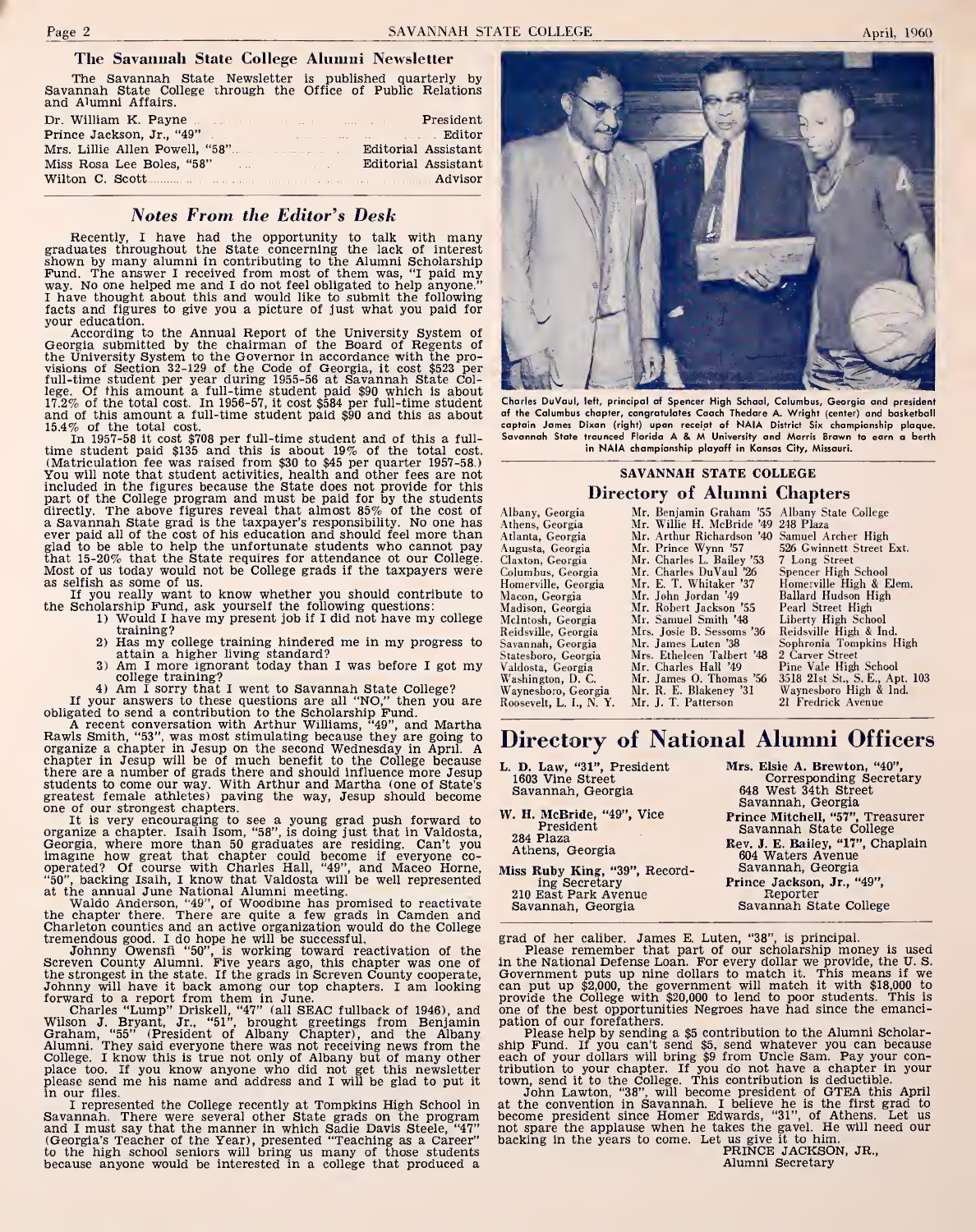## President's Message

Before the beginning of the next academic year Savannah State<br>College will occupy its new science and technical building. This<br>building representing a capital outlay of over \$1,000,000.00 will pro-<br>vide for a new phase of to our national and personal welfare.

Alumni of the college are among the most important people to assist in developing the program. They are in position to know and britan centrate the students who are able to do such programs. In every Mccommunity will be found boys who have the ability to do the locatences, mathemati to year. There are no limits to the increase in such values.

It is important that students for such a program be discovered traveling in fast company<br>y enough for them to develop the proper background. They explosive Tigers made<br>uld start preparing for such a program no later than early enough for them to develop the proper background. They exploud start preparing for such a program no later than the be-crigining of their first year in high school. Along with English and social studies, they should sciences. With programs including the above studies, they will that<br>not be discouraged when these are extended, expanded, and ap-<br>plied in their college programs. Proper background and guidance the<br>will make the pursuit of rewarding.

Savannah State College is proud of the manner in which alumni have increased their interest and contributions. Their records of achievement, their financial contributions, and their good will have been encouraging and challenging. It is to be expected that their  $\mod$  assistance in the development of this new program will be equally  $\red$  T as outstanding.



## Lawton Addresses Statesboro Alumni

Addressing a packed room of end<br>forty Savannah State graduates, A John Lawton, "39", principal of Acheson, "... Also particularly<br>John Lawton, "39", principal of appreciated is the machine room Willow Hill Elementary School appreciated is the machine room<br>and Vice President of the Geor-buye assistance provided by your<br>gia Taschers and Education 4. gia Teachers and Education Association, stressed values in re lationship of graduates to Alma Mater. Holding his audience spellbound, Lawton drove home the point of graduates' obligations to the College. He urged each graduate to live up to these obligations and work together for a greater Savannah State.

Lawton was masterfully in troduced by Robert E. (Baldy) Ellison, "50".

## To \$7,600 Position

Immediately after an inter-<br>
view with Mr. R. L. Jerue, Jr., with<br>
Experienced Recruiting Manager hee

chines Corpora-<br>tion of Poughof International<br>
BusinessMa-<br>
chines Corpora-edge<br>
tion of Pough-Sar<br>
keepsie, New A&<br>
York, Clarence gone Johnson, "53", Trail<br>
Math graduate channel<br>
of Savannah toll i<br>
was given a newer-<br>
was given a choice of work-<br>
He was given a choice of work-<br>
ing as a Programmer in the Ad-<br>
The

ing as a Programmer in the Advanced Computational Systems He was given a choice of work-<br>ing as a Programmer in the Ad-<br>vanced Computational Systems<br>or as a Programmer in the De-<br>sign Automation. Mr. Jerue fursign Automation. Mr. Jerue fur- †f<br>ther stated that IBM would an<br>benefit from Johnson's associa- 1.4 tion with the corporation.

After leaving Savannah State in June, 1953, Johnson joined the Air Force where he attended five 24<br>schools in IBM programming. His work in the Air Force was so well thought of that Major Gen-eral K. K. Tibbetts of the U. S. Air Force wrote to General Air Force wrote to General pu<br>Acheson, "... . Also particularly wij<br>appreciated is the machine room pe:<br>type assistance provided by your ah<br>Air Material Area to Tapeka Air an Air Material Area to Tapeka Air Force Depot during the data processing period. The willing- ness of A/3c Clarence Johnson to assist at all times in the ho<br>operation of the computer was cli most commendable."

and the key Supply and Statistical Service personnel who assisted at the Tapeka processing center, be appraised of this letter of appreciation."

## Basketball at Savannah State

SSC Tigers Upset Favored<br>Florida A & M-95-89

Savannah State's Little Davids<br>cut down the Goliaths of Florida<br>monors for the Rattlers with 27. cut down the Goliaths of Florida<br>
A and M 95-89 in a thrill-choked<br>
geyser-belching tumult of a<br>
geyser-belching tumult of a<br>
volcano in Yellowstone National<br>
Park. The Tigers in winning played Jack In the Beanstalk as<br>they cut down the towering Pi<br>Rattlers to their size in a ch<br>brilliantly played game in the<br>Morehouse College Gym.

It was vindication for the Sa- vannah State quintet, which had been aroused by charges that it was an unworthy foe.<br>Pumped with go-go as a result  $7-1$ <br>of press notices that SSC was Ke<br>traveling in fast company, the explosive Tigers made their

crutics eat bitter crow.<br>
Playing for keeps and with predicts fortitude, SSC proved pro<br>
fearless fortitude, SSC proved pro<br>
that good little men can chop implement<br>
the forest. This they did with an Implement<br>
axe sharpen

IBM Appoints SSC Grad in the finals of the SIAC tour<br>ment at Tuskegee Institute. SSC had come to Atlanta direct from the SEAC tourna- ment at Albany State, where the Tigers, defeated Claflin 72-70<br>and raced past Florida Normal da<br>102-76. Florida A & M had Tw turned back Morris Brown 74-65 in the finals of the SIAC tourna-

of International mark and clutch-savy which<br>Business Ma-paid off in dividends with gilt-<br>chines Corpora-edge coupons.<br>tion of Pough-Savannah State led Florida Unawed by the Rattler prestige the Tigers moved into combat<br>with an eagle-eye, springs in the<br>heels with a rebounding trade-<br>mark and clutch-savy which in

paid off in dividends with gilt-<br>edge coupons.<br>Savannah State led Florida ble<br>A & M 26-24 with 10 minutes with<br>gone and although the Tigers trailed 49-43 at halftime, the chant was already echoing the toll for the Rattlers. The differ-<br>ence was the Rattlers could fir<br>never pull away, and were on BM<br>the embarrassing end of a 74-69 deficit with 10 minutes to play.<br>The outcome by then was never was in doubt. With eight minutes to play Savannah State led 78-71. The Tigers were ahead 84-78 co<br>The Tigers were ahead 84-78 co<br>and 3.53 on the clock and with  $\frac{21}{21}$ 1.41 to go it was 91-85.

It was nip-and-tuck all the  $^{111}$  way. The score was knotted at  $\lambda$ 14-14, 16-16, 18-18, 20-20, 22-22, 24-24, 26-26, 33-33, 34-34, 36-36 and 54-54, before Savannah State made its winning bid. It  $\frac{m}{2}$  was Redell Walton and Ira Jackson, the All SEAC gamesters who Florida A & M, the Tigers put the whammy on the Rattlers achieved this end by pulling the put the whammy on the Rattlers<br>with 13.0 to play in the second<br>period. Walton put the Tigers<br>ahead 55-55 with 13:20 to go and his sizzler fired the oven and his sizzler fired the oven and put the sign of calamity on the Rattlers.

"It is requested that all per-<br>
"Walton had 27 for second place<br>
sonnel of your Air Material Area honors. Willie Tate was credited<br>
who participated in Project UAL, with IT points to take third place<br>
especially A/3c Clare Ira Jackson took scoring<br>honors for Savannah State's<br>climb the mountain to thriller over FAMU with 31 points. Redell Valton had 27 for second place with 17 points to take third place hah State scored 19 points more

in the scoring freebee.<br>Steve Kelly, Elijah McCrow, pla<br>Bob Rollins, and Al McLean were the targeteers who muzzed the skyscraper of FAMU.

Melvin Johnson was second with

13. Ruben Young was third with 12. Nat Barnes had 12.<br>12. Nat Barnes had 12.<br>James Stanley took high point

Savannah State Tigers Defeat Morris Brown Wolverines 76-70 Savannah State, the Cin-derella team of the first annual District <sup>6</sup> NAIA Eastern Division Play-off, rode <sup>a</sup> missile-style chariot loaded with the com-pulsion of desire, in racing over Morris, 76-70, Saturday night in the Morehouse College Gym-

nasium.<br>The victory gave the Tigers a<br>round trip ticket to the March

7-12 NAIA Championships in Kansas City, Mo. Savannah State, the Cin-derella team from the South-eastern Athletic Conference, had proved its mettle in the opening round by toppling the skyscraping Florida <sup>A</sup> & <sup>M</sup> Rattlers, champions of the Southern Intercollegiate Athletic Confer-ence basketball tournament, 95- 85. This giant-killing feat, which electrified <sup>a</sup> screaming crowd, was vindication for the Sea-siders, who had been charged

Morris Brown went into Saturday's fray with <sup>a</sup> 22-5 record. Two of these victories were chalked up at the conference tournament at the expense of Alabama <sup>A</sup> and M, 91-68 and

Benedict, 76-65.<br>Savannah State turned back Savannah State turned back<br>Claflin 72-70 and Florida Normal and Industrial Institute 102-76 in the SEAC tournament at Albany State. The Lilliputian SSC team came to Atlanta with **SECT team came to Atlanta with blood in its eye, and the fury was quickly spent on Florida A & M.** 

Angered by accusations that SSC had been impotent against SIAC quintets, the Tigers who fired back that they had beaten fired back that they had beaten BMethune Cookman and Clark College in visitation play, charged Atlanta newspapers with bias reporting in pinning up clippings of stories that they had lost each of the SIAC encounters. SSC had bowed to Benedict 98-95, and 98-87 and Allen University, last place

finisher in the SIAC, 110-107.<br>Edged on and playing with a<br>chip on their shoulders, the<br>SEAC haymakers were in the<br>mood for a whole lot windmilling and flailing against the<br>SIAC treetoppers. Against Florida <sup>A</sup> & M, the Tigers achieved this end by pulling the Rattlers out of their full court<br>press and then jumped on a<br>fire engine and stampeded goal-<br>ward as though on a five alarm castatrophe.

## SSC 88-Southwest Texas<br>College 101

College <sup>101</sup> Kansas City, Mo. (SNS)—Sa- vannah State College lost <sup>a</sup> heartfelt game to Southwest Texas College <sup>101</sup> to 88. Savan- nah State scored <sup>19</sup> points more than any team Southwest Texas played this season. The previous nigh was Southwest Louisiana 65, Southwest Texas College 69. Southwest Texas was compelled (Continued on Page 4)